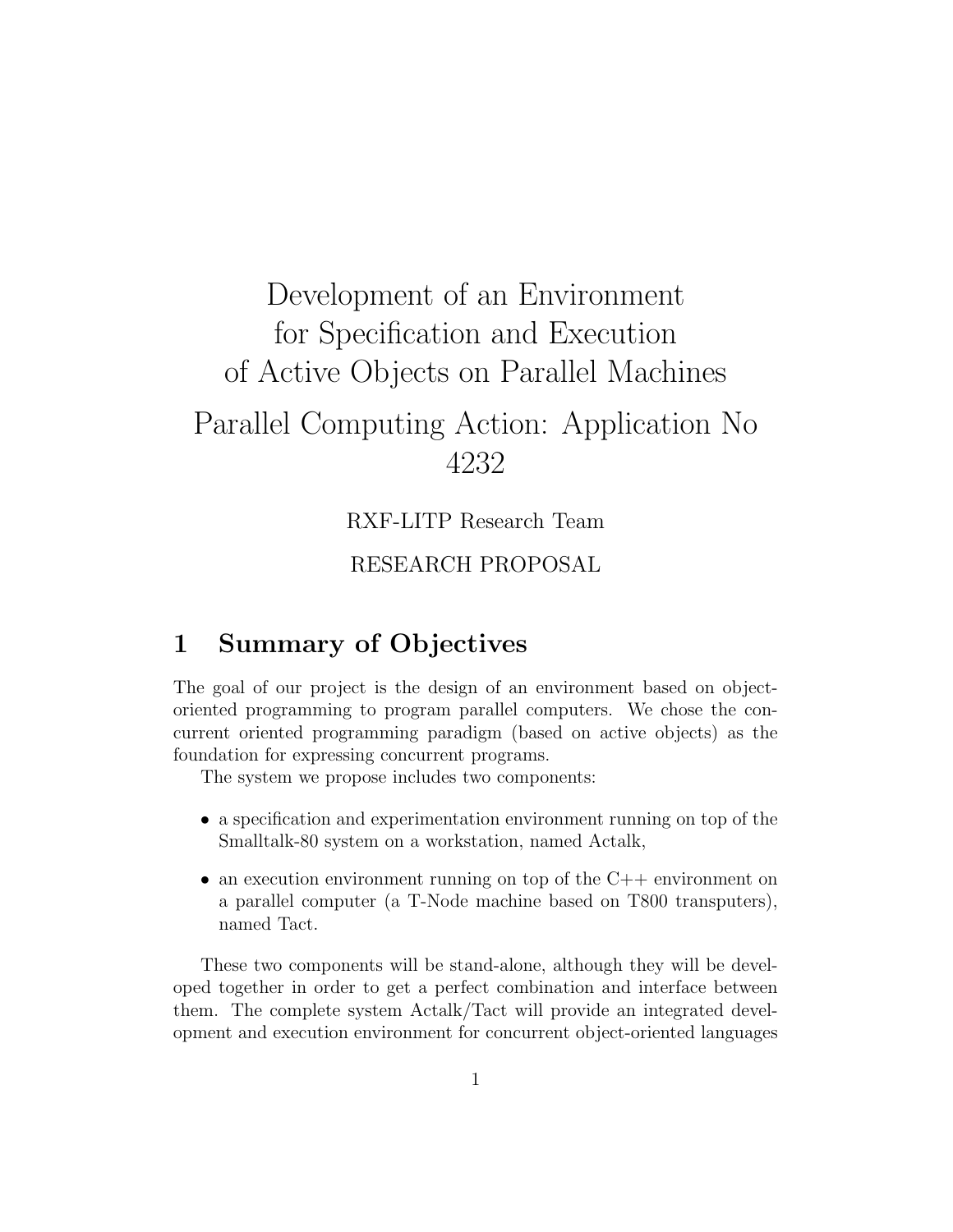and programs. It will allow the programmer to design and experiment programs into a rich specification environment, and to transparently run them onto the parallel machine through an automatic translation to the execution environment.

### 2 Motivations, Previous and Current Work

#### 2.1 Motivations

Members of the teams have large experience in specification and implementation of concurrent object-oriented programming languages and distributed systems. Like other researchers in the same field, we faced the almost non existence of appropriate tools to design such parallel programs and moreover experiment with them. Rather than focusing on a formal approach to design safe programs and reason about them, we advocate the needs for specific programming environments to help specification and to visualize experimentation.

We noted that there are now good execution systems for running programs on parallel computers, but their environment and development environment are usually very limited. There are also some specification and simulation environments for concurrent programs running on mono-processors, but they are limited to simulation and do not control true parallel machines.

We believe that realizing a system for both specification and execution on parallel computers is hard to complete at least in a reasonnable amount of time. We rather chose to take the best of both components, namely specification and simulation environment, and parallel execution system, and to design them to be fully compatible and interfaced. Programs specified in the development environment will be transparently translated onto the execution environment to run them on the parallel machine. Although, as mentionned earlier, these two environments may be used independently, their combination will give the programmer a complete unified environment for specification, simulation and parallel execution of his programs.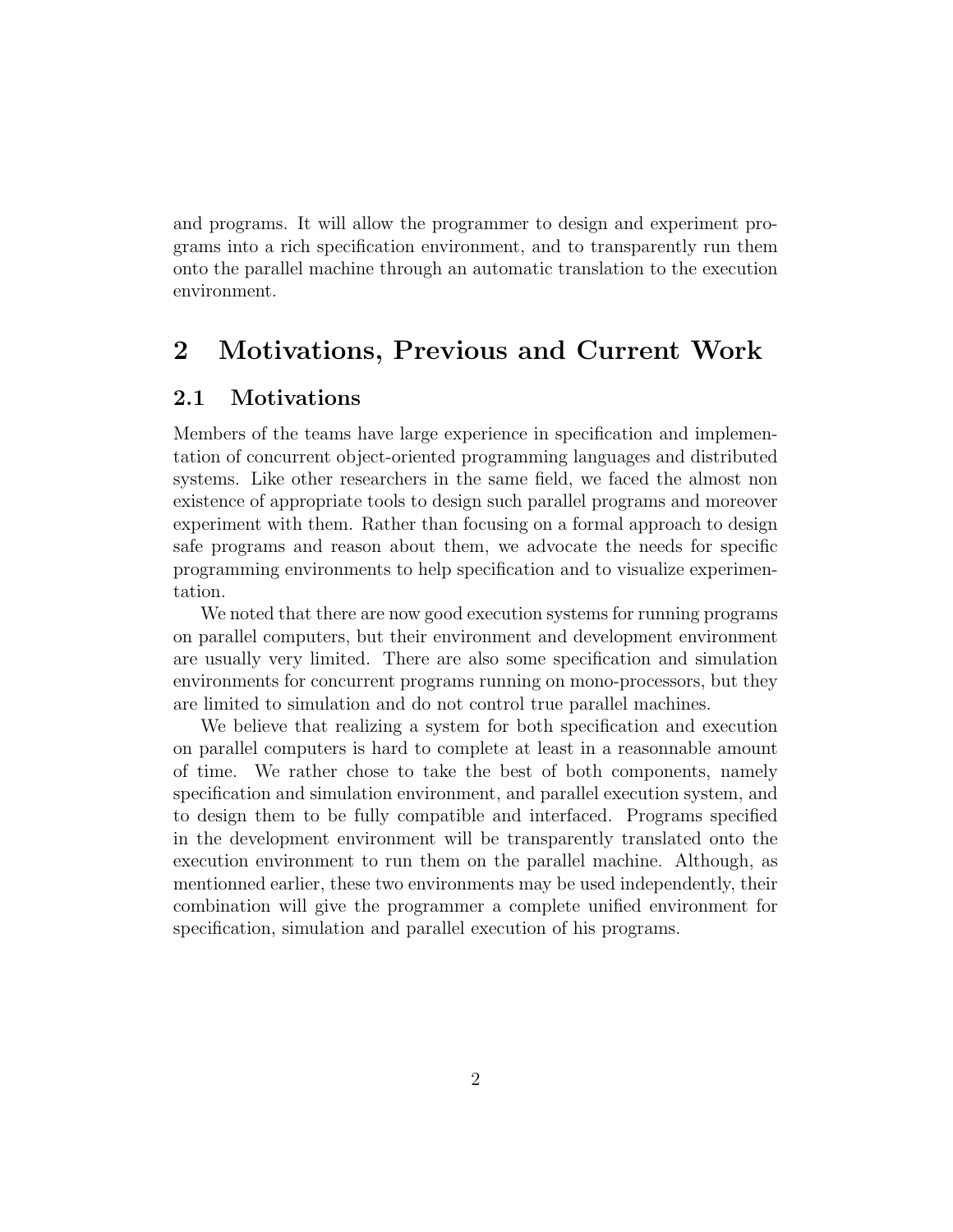#### 2.2 Previous and Current Work

#### 2.2.1 Development Environment: Actalk

The kernel and prototype environment of the first and higher-level component has already been partly designed and implemented as a stand-alone project. This system, named Actalk (which stands for *actors* in Smalltalk), is an integrated environment for specification, classification and experiment with concurrent object-oriented languages, based on the notion of active objects and therefore also named actor-based languages. We decided to base this laboratory for experiments on the object-oriented programming methodology in order to benefit its merits of uniformity, modularity, reusability, and easy interfacing. We chose the Smalltalk-80 programming language and environment as the unified foundation. The design and implementation of the kernel of the platform has already been completed and it has been applied to simulate some of the most popular actor-based programming languages (the Act3 and ABCL/1 languages) and is currently used as a tool for designing new ones (the Mering-IV programming language for distributed artificial intelligence which will be implemented on hypercube machine). Actalk is modular and flexible enough to allow the design of various concurrent object-oriented programming languages and the corresponding programs rather than being stuck to some specific language.

A sub-project of Actalk whose first prototype is now just completed currently designs some programming environment customized for actors. It is implemented as an extension (subclasses) of the standard Smalltalk-80 programming environment, and is able to visualize and control active and concurrent objects.

We think that, because our specification platform has already been validated, it is now time to start implementing its counterpart on the parallel machine.

#### 2.2.2 Parallel Execution Layer: Tact

We chose  $C_{++}$  as the kernel language for programming on the transputers.  $C_{++}$  is the mostly used language for current distributed operating systems research projects, and we already have such experience. C++ will be ported on top of C compilers on transputers.

Therefore we started prospecting how to express the kernel semantics of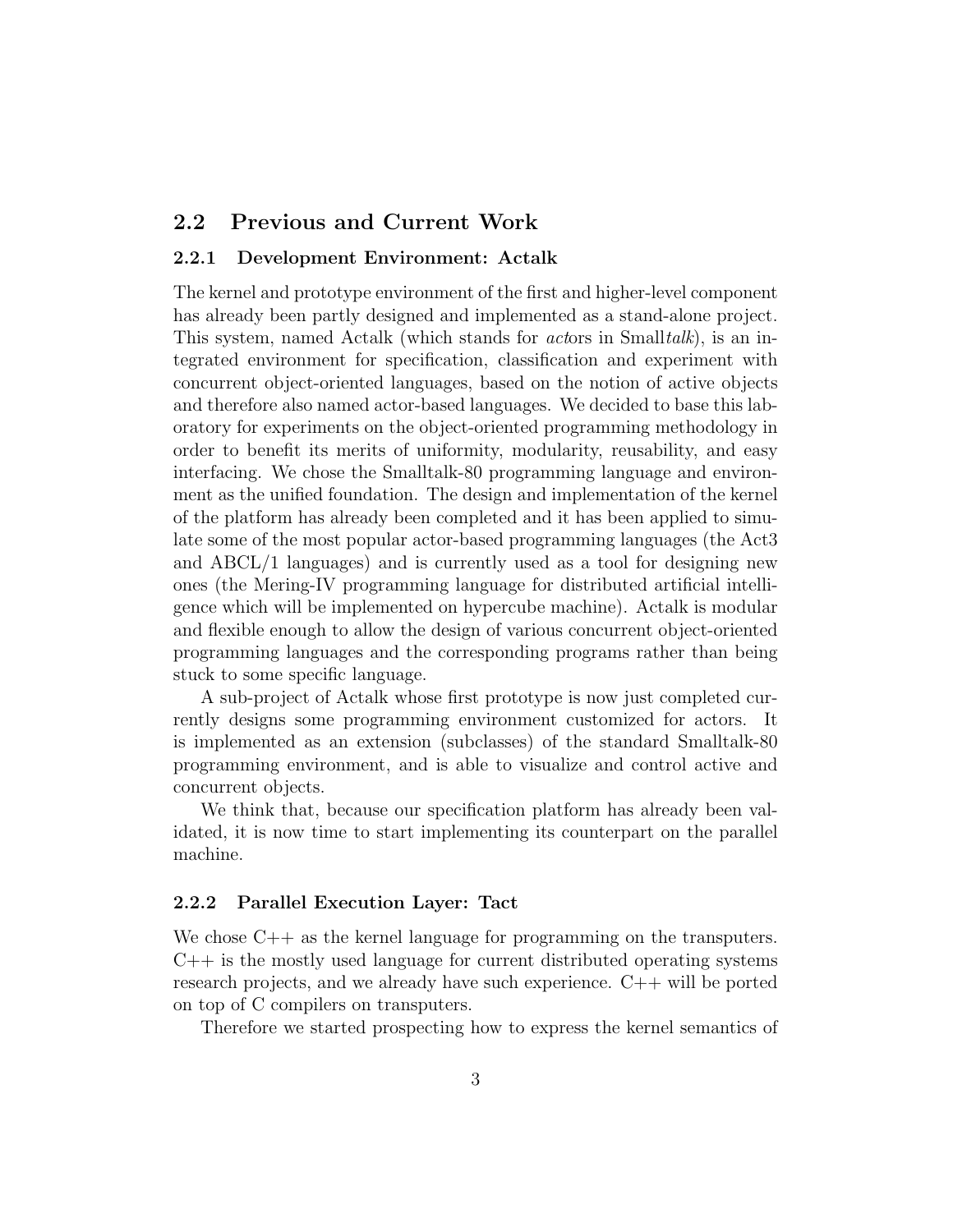Actalk actors into  $C_{++}$ . We call this layer Tact. We experienced interfacing Smalltalk-80 with  $C_{++}$  by adding  $C_{++}$  primitives to the Smalltalk-80 virtual machine. Our previous experience of using C++ to implement distributed systems lead us to design a minimal object system layer controlling execution and resource management (object allocation and migration) onto a distributed environment.

### 3 Work to be Done

#### 3.1 Work Planned

We intend to develop concurrently both two components: the specification environment Actalk on Smalltalk-80, and the execution environment Tact on transputers. By developping them concurrently we expect an optimal symbiosis between them. The interface between Actalk and Tact will include a translator which transforms Actalk programs into their equivalent form in Tact. The resulting Tact programs may then be compiled into executable code on the transputers.

The resulting development chain includes four layers:

- Actalk on top of Smalltalk,
- Smalltalk interfaced with Tact,
- Tact interfaced with the C compiling chain,
- native transputer code resulting from C compiler.

#### 3.2 Schedule

The project will be divided in 3 phases:

first phase: (1 year) prototyping Design of a first prototype of the Tact system on a workstation. Implementation of the C++ basic execution layer on the transputers. Design and implementation of a first prototype of the Actalk− >Tact translator.

The development of the Actalk system, focused on the programming environment aspects (visualization, control, debugging) will go on during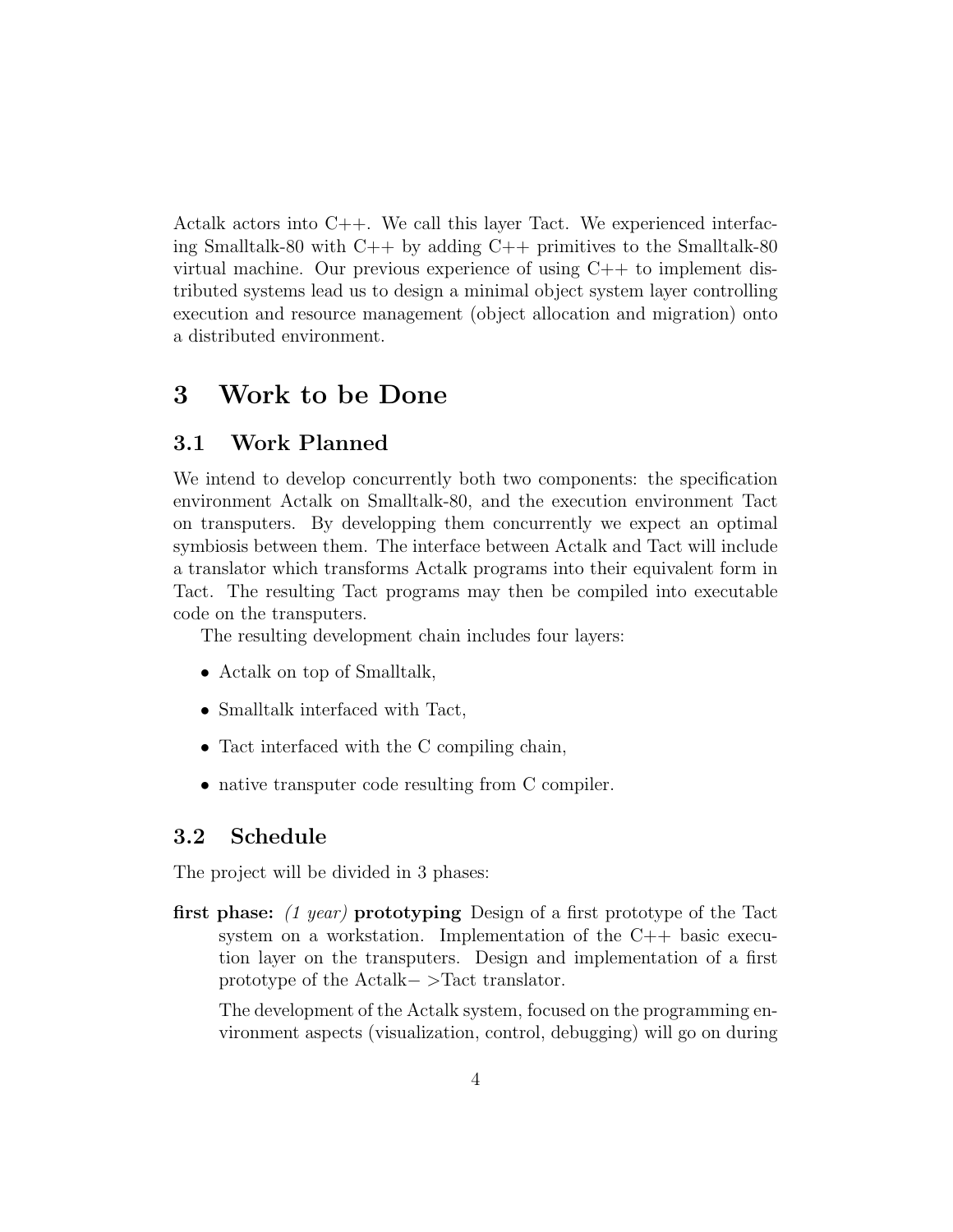all the project. This also includes the design and implementation of a higher level language level with bidirectional communication between active objects, where the user does not have to take care of explicit continuations. A prototype compiler between such a higher layer and Actalk has already been implemented.

- second phase:  $(6 \text{ months})$  validation We plan some experiments with several application fields.
- third phase:  $(1$  year) implementation The feedback of the previous validation will lead to enhance the first prototypes to achieve a complete system. A high level execution layer, including implicit allocation, migration, garbage collection will be designed on top of the basic execution layer and connected to the Tact system.

Three PhD students will work on this project, under our direction. One will work on the Actalk platform, another one on the Tact extension, and the last one on the basic execution layer on the T-Node.

### 4 Description

#### 4.1 First Phase: Prototyping

• Design and implementation of a concurrent extension of  $C++$  towards active objects, named Tact. The activity of active objects will rely on C++ tasks. This first prototype will be designed on a workstation.

6 man/months.

• Design and implementation of a prototype translator plus interface from Actalk to Tact. Because the kernel of Actalk is minimal and modular, it could easily evolve in order to keep a perfect match between Actalk and Tact during the project development process.

6 man/months.

• Design and implementation of a minimal object system layer to allocate and execute C++ tasks on the T-Node transputer processors.

6 man/months.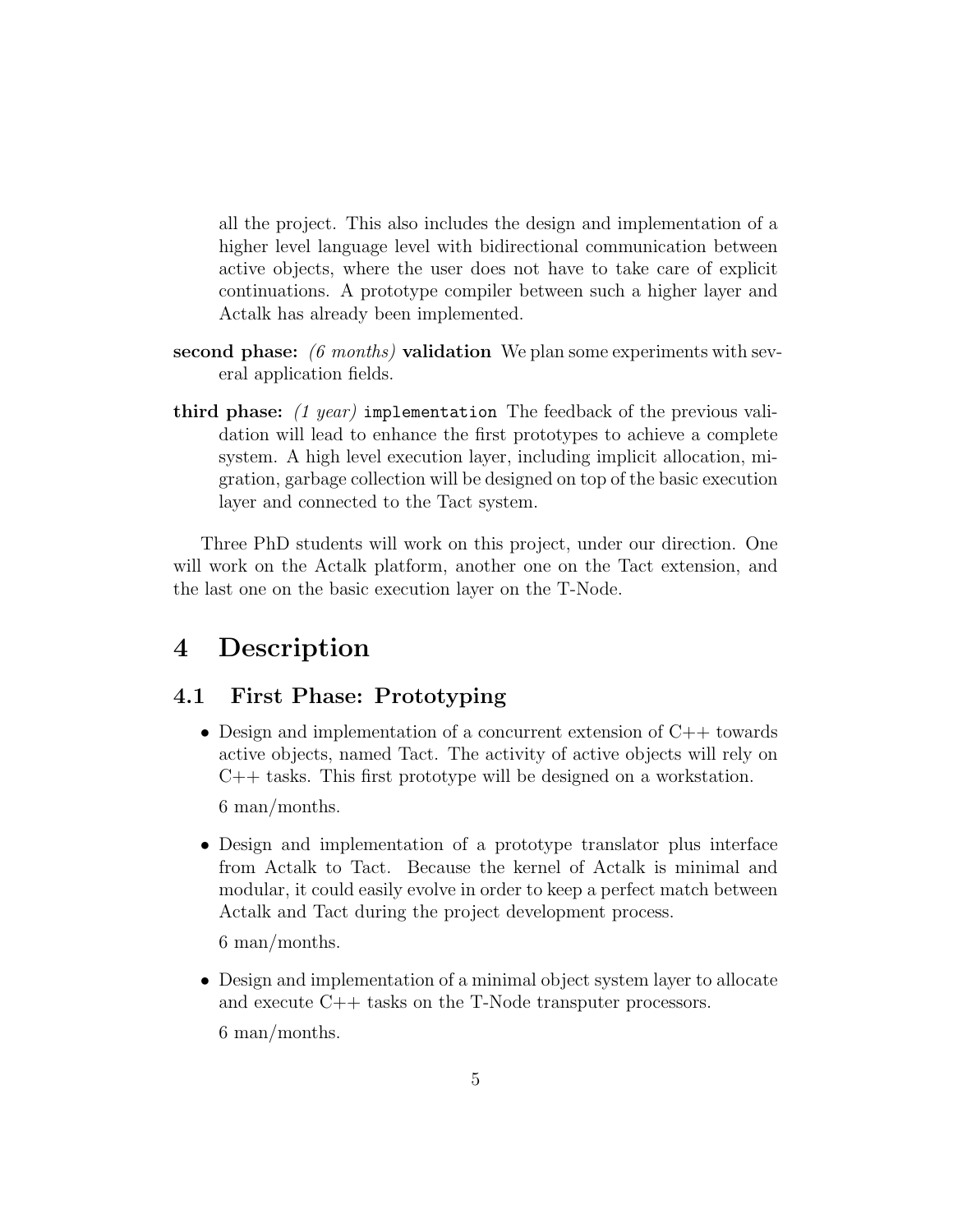• Extension of the C++ compiler in order to allow object migration and persistence. We already implemented a similar extension for the purpose of SOS, a distributed and object-oriented system (Esprit-1 project 367 SOMIW). The new enhanced extension is planned for the new version 2.0 of the  $C++$  compiler.

6 man/months.

• Further development of the visualization and control environment for Actalk execution whose prototype is already implemented. This includes the study of debugging facilities.

12 man/months.

### 4.2 Second Phase: Validation

• We will test the various parts of our system with several application fields like: multi-agents reasonning systems (such a system has already been designed on top of Actalk), games, distributed simulation, multivoice music simulation (we intend to reuse some musical application for jazz improvisation that we already developped at IRCAM in C++ multi-task system but on a mono processor.) ...

12 man/months.

#### 4.3 Third Phase: Implementation

• Design and implementation of a high level execution layer for active objects, including implicit allocation, migration, garbage collection. This will be designed on top of the basic execution layer which gives explicit control on migration. The Tact prototype will be adapted to run on top of this distributed execution layer.

12 man/months.

• Connection of the Actalk environment with this distribution layer to provide a high level control on allocation/migration strategies.

6 man/months.